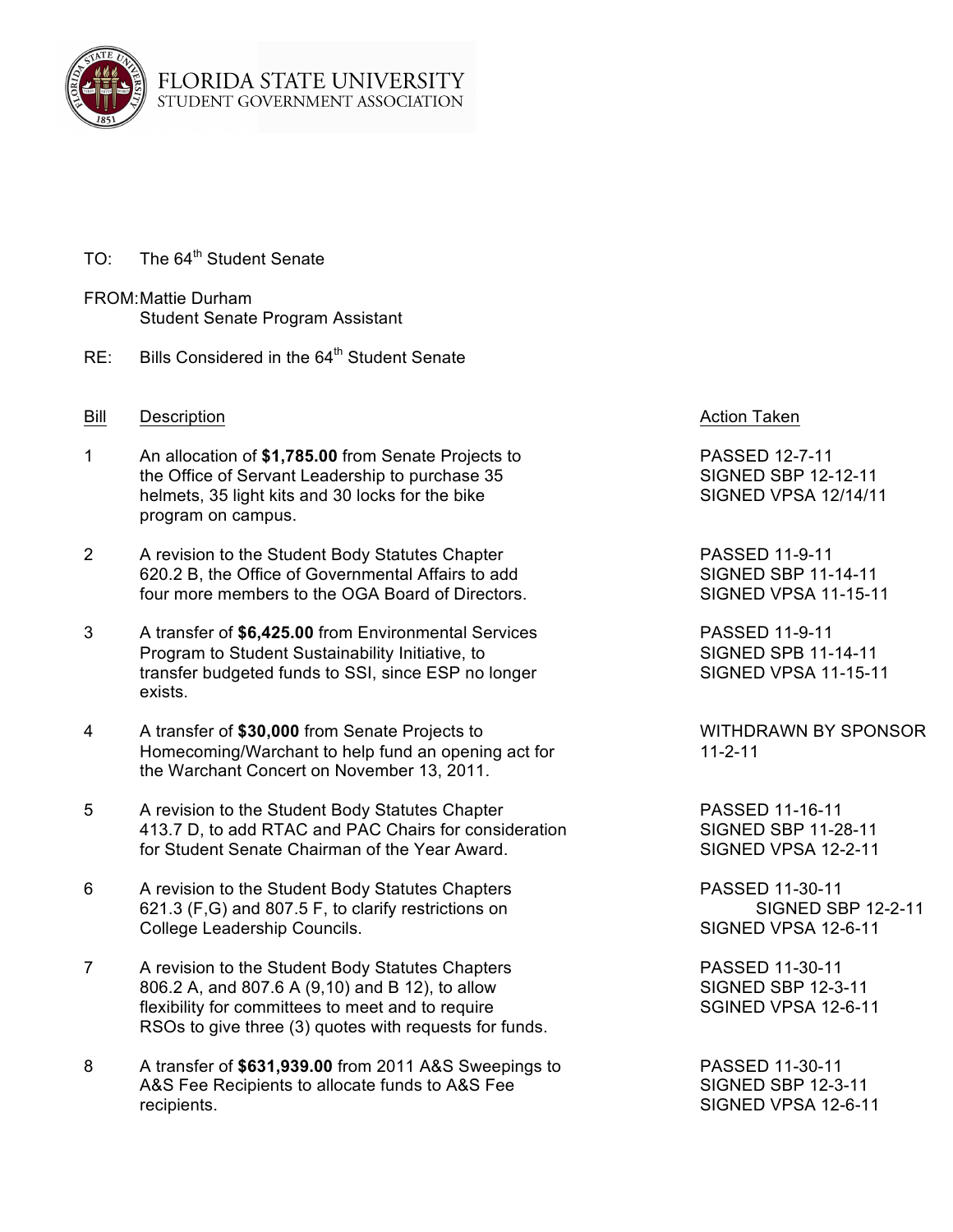- 9 A revision to the Student Body Statutes Chapter TABLED IN STUDENT 1003.3 A and B, to shorten the Black Student Union AFFAIRS COMMITTEE campaign length and clarify election loopholes. OF THE WHOLE.
- 10 A transfer of **\$3,000** from Executive Projects to PASSED 1-25-12 Executive Expense to enable the Executive to purchase SIGNED SBP 1-30-12 office supplies and pay for any other expenses that SIGNED VPSA 2-10-12 may occur.
- 11 A transfer of **\$2,666** from SGA Salary to SGA PASSED 1-25-12 Accounting Food (\$683) and Expense (\$1,983), to pay SIGNED SBP 1-30-12 for expenses to bring the SGA Assistant Director SIGNED VPSA 2-10-12 candidates for interviews.
- 12 A transfer of **\$9,473** from SGA Salary to SGA Salary/ PASSED 1-25-12 OPS Wages to pay for the position at front desk due SIGNED SBP 1-30-12 a vacancy. **SIGNED VPSA 2-10-12**
- 13 A revision to the Student Body Statutes Chapters PASSED 2-1-12 604.3, 604.5, 604.6 and adding 604.7 and 604.12, to SIGNED SBP 2-8-12 revise the Senior Class Council and adding the Junior SIGNED VPSA 2-10-12 and Sophomore Class Councils to the statutes.
- 14 A revision of **\$700** within the Center for Participant PASSED 2-1-12 Education (CPE) from Food to Clothing and Awards SIGNED SBP 2-8-12 (\$500) and Expense (\$200), to buy t-shirts and office SIGNED VPSA 2-10-12 supplies for the office.
- 15 A transfer of **\$1,468** from Senate Projects to SGA PASSED 2-15-12 Library Account, to purchase ponchos and umbrella SIGNED SBP 2-20-12 bags and stands to pass out to student when it rains. SIGNED VPSA 2-23-12
- 16 A revision to the Student Body Statutes Chapter **PASSED** 2-22-12 711.C, to clarify the meaning of "no campaign zone" SIGNED SBP 3-12-12 for SGA elections. The state of the SIGNED VPSA 3-14-12
- 17 A revision of **\$341.70** within the Black Student Union PASSED 2-15-12 from Expense to Food, to insure that enough funds are SIGNED SBP 2-20-12 present in the category to fund upcoming programs for SIGNED VPSA 2-22-12 Black History Month.
- 18 A revision of **\$91.00** within the Hispanic Latino PASSED 2-22-12 Student Union from Contractual Services to Food, to SIGNED SBP 3-1-12 pay for food for the HLSU Gala and other events SIGNED VPSA 3-15-12 requiring food.
- 19 A revision of **\$1,000** within the Hispanic Latino PASSED 2-22-12 Student Union from Contractual Services to Clothing SIGNED SBP 3-1-12 and Awards to help pay for the Gala and to purchase SIGNED VPSA 3-5-12 t-shirts for HLSU.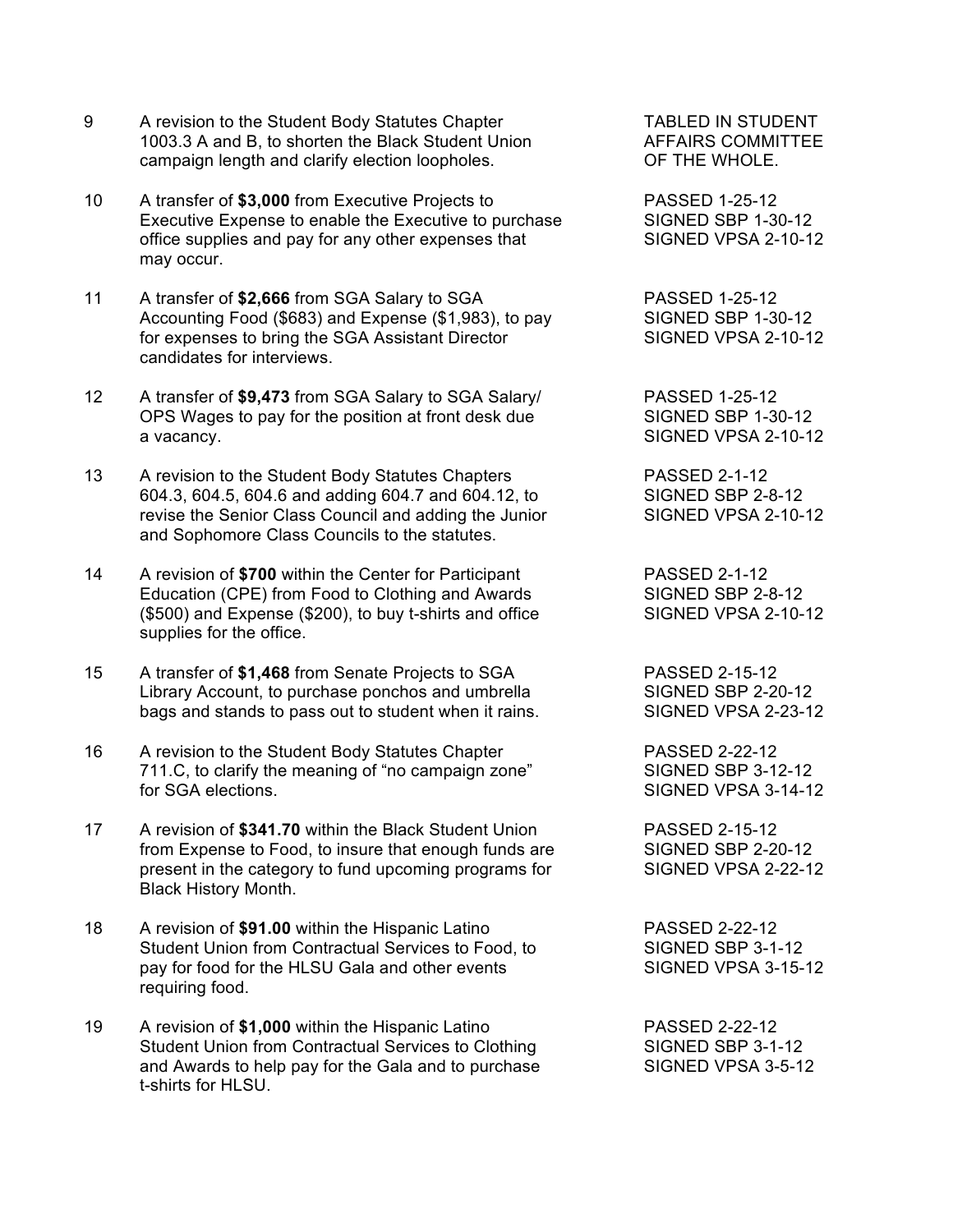- 20 A revsion of **\$2,000** within the Hispanic Latino PASSED 2-22-12 Student Union from Contractual Services to Expense SIGNED SBP 3-1-12 to provide a cushion for the Gala and El Centro Summan SIGNED VPSA 3-15-12 renovations.
- 21 A revision of **\$7,000** within the Office of Servant PASSED 2-29-12 Leadership from Expense to Contractual Services to SIGNED SBP 3-13-12 help pay for PeaceJam's speaker, Nobel Peace Prize SIGNED VPSA 3-14-12 Laureate Jody Williams, to speak at FSU.
- 22 An allocation of **\$13,040** from Senate Projects to The PASSED 3-14-12 Office of Greek Life Expense to pay for production of VETOED SBP 3-21-12 *The Tomahawk.* VETO SUSTAINED BY
- 23 An allocation of **\$2,101** from Senate Projects to the PASSED 3-14-12 The Office of Elections OPS Wages, to provide funding SIGNED SBP 3-15-12 to have a "Special Election" on Wednesday, March 21, SIGNED VPSA 4-2-12 2012.
- 24 A revision to the Student Body Statutes Chapters 615, PASSED 3-21-12 616 and 617, to revise the Homecoming and PowWow SIGNED SBP 4-2-12 Statutes. VETOED VPSA 4-6-12
- 25 A transfer of **\$107,00** from Central Reserves to A&S PASSED 4-4-12 Fee Recipients to allocate these funds to A&S Fee SIGNED SBP 4-11-12 recipients. The contract of the state of the state of the SIGNED VPSA NO DATE
- 26 An allocation of \$600 from Senate Projects to WITHDRAWN IN Colombian Student Association to pay for food for FINANCE 3-22-12. their first banquet on April 6, 2012.
- 27 A revision of **\$500** within the Office of Servant PASSED 3-28-12 Leadership from Clothing and Awards to Expense, to SIGNED SBP 4-2-12 help fund TEDx FSU Conference on April 12, 2012 at SIGNED VPSA 4-5-12 The Turnbull Center.
- 28 A revision of **\$796.44** within the First Respondent PASSED 3-28-12 Unit from OCO to Expense to cover upcoming expenses SIGNED SBP 4-2-12 for this fiscal year. The state of the state of the SIGNED VPSA 4-5-12
- 29 An allocation of **\$1,150** from Senate Projects to the PASSED 3-28-12 Center for Participant Education Contractual Services SIGNED SBP 4-2-12 to help bring Vandana Shiva to speak at FSU. SIGNED VPSA NO DATE
- 30 A revision to the Student Body Statutes Chapter 1009, PASSED 4-4-12<br>The PRIDE Student Union. to revise these statutes in SIGNED SBP 4-11-12 The PRIDE Student Union, to revise these statutes in an effort to better serve their constituency. SIGNED VPSA 4-16-12
- 31 A revision of **\$250** within the Office of Servant PASSED 4-4-12 Leadership from Clothing and Awards to Food to SIGNED SBP 4-9-12 provide funds for the Service in the Cinema event. SIGNED VPSA 4-12-12

THE SENATE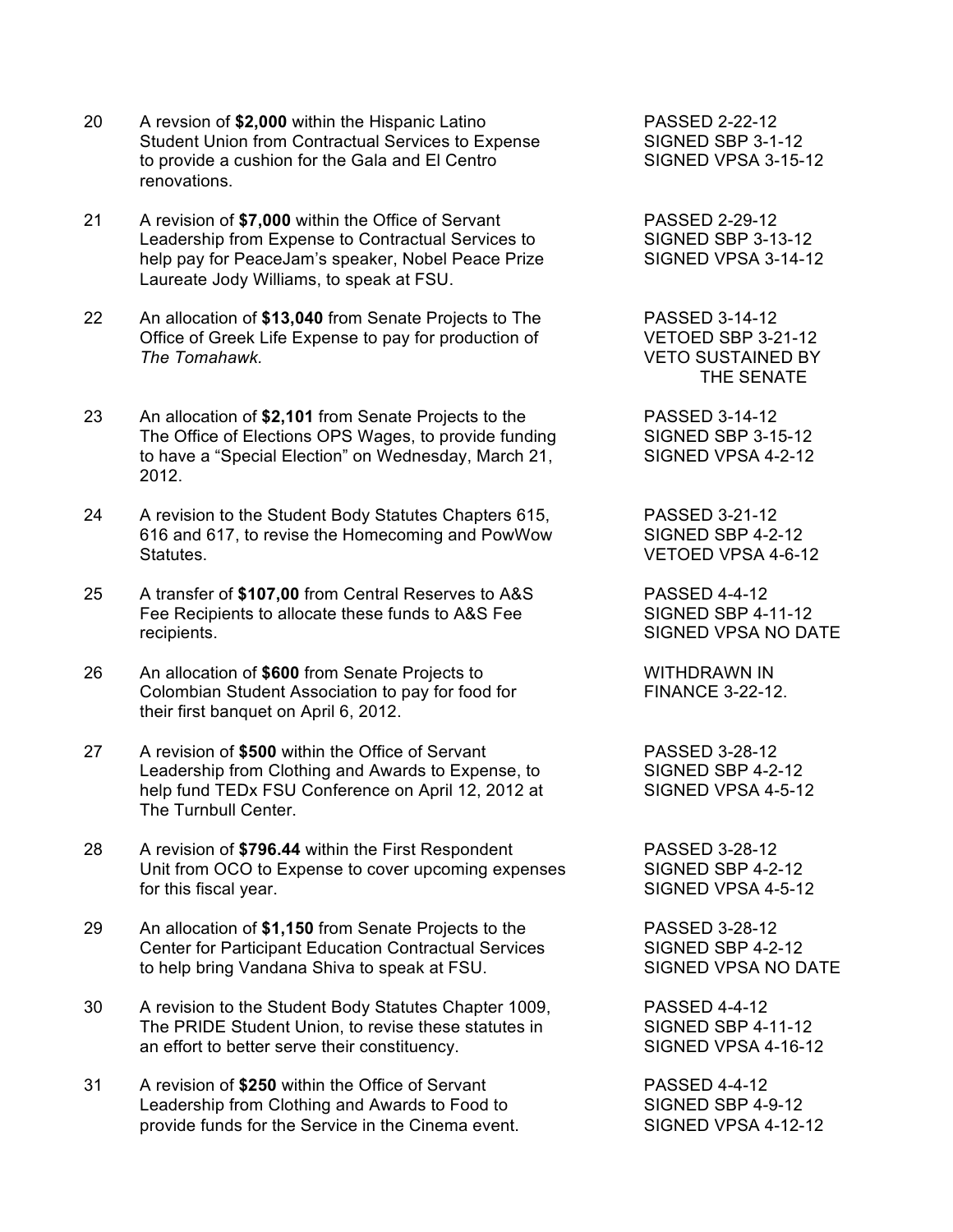- 32 A revision to the Student Body Statutes Chapters STILL IN JUDICIARY 902.3, 902.7 and 908.3, to remove the reCycle Bike Program from the Office of Servant Leadership and place it in the Student Sustainability Initiative statutes.
- 33 An allocation of **\$13,537** from Senate Projects to PASSED 4-11-12 University Libraries to have several university SIGNED SBP 4-17-12 libraries open 24-7 during finals week. SIGNED VPSA 4-18-12
- 34 An addition to the Student Body Statutes adding a new Withdrawn by SGA Agency entitled Advocates for Working Students. Sponsor 9-12-12
- 35 An allocation of **\$2,601.00** from Senate Projects to Withdrawn by MPCMI.com to fund an event at the Turnbull Center for the Sponsor 5-30-12 student body.
- 36 An allocation of **\$1,366.00** from Senate Projects to Best PASSED 5-30-12 Buddies to pay for two students to travel to Indianapolis, SIGNED SBP 5-31-12 Indiana to attend the Best Buddies Leadership Conference SIGNED VPSA 6-14-12 on July 20-23, 2012.
- 37 A revision of **\$500.00** within the Black Student Union from PASSED 5-30-12 Clothing and Awards to Expense to purchase furniture for SIGNED SBP 5-31-12 the BSU house. SIGNED VPSA 6-4-12
- 38 A revision of **\$2,700.00** within the Black Student Union PASSED 5-30-12 from Contractual Services to Expense to purchase furniture SIGNED SBP 5-31-12<br>for the BSU house. SIGNED VPSA 6-4-12
- 39 An allocation of **\$2,793.00** from Senate Projects to Dance PASSED 5-30-12 Marathon to pay for registration for 19 students to attend SIGNED SBP 5-31-12 the Dance Marathon Leadership Conference in Atlanta, SIGNED VPSA 6-4-12 Georgia on July 13-15, 2012.
- 40 An allocation of **\$1,000.00** from Senate Projects to Senate PASSED 5-30-12 Food, to pay for food for the remainder of the summer SIGNED SBP 5-31-12 semester 2012. SIGNED VPSA 6-4-12
- 41 A transfer of **\$3,457.73** from the Programming Allocation PASSED 5-30-12 Committee (PAC) to Senate Projects to fund RSOs during the SIGNED SBP 5-31-12 summer semester. SIGNED VPSA 6-4-12
- 42 A transfer of **\$4,939.00** from the Resource and Travel PASSED 5-30-12 Allocation Committee (RTAC) to Senate Projects to fund SIGNED SBP 5-31-12 RSOs during the summer semester. The state of the SIGNED VPSA 6-4-12
- 43 A revision of **\$60,525.00** within the Executive from PASSED 5-30-12 Contractual Services to Expense to make purchases for the SIGNED SBP 5-31-12 SGA offices. SIGNED VPSA 6-4-12

SIGNED VPSA 6-4-12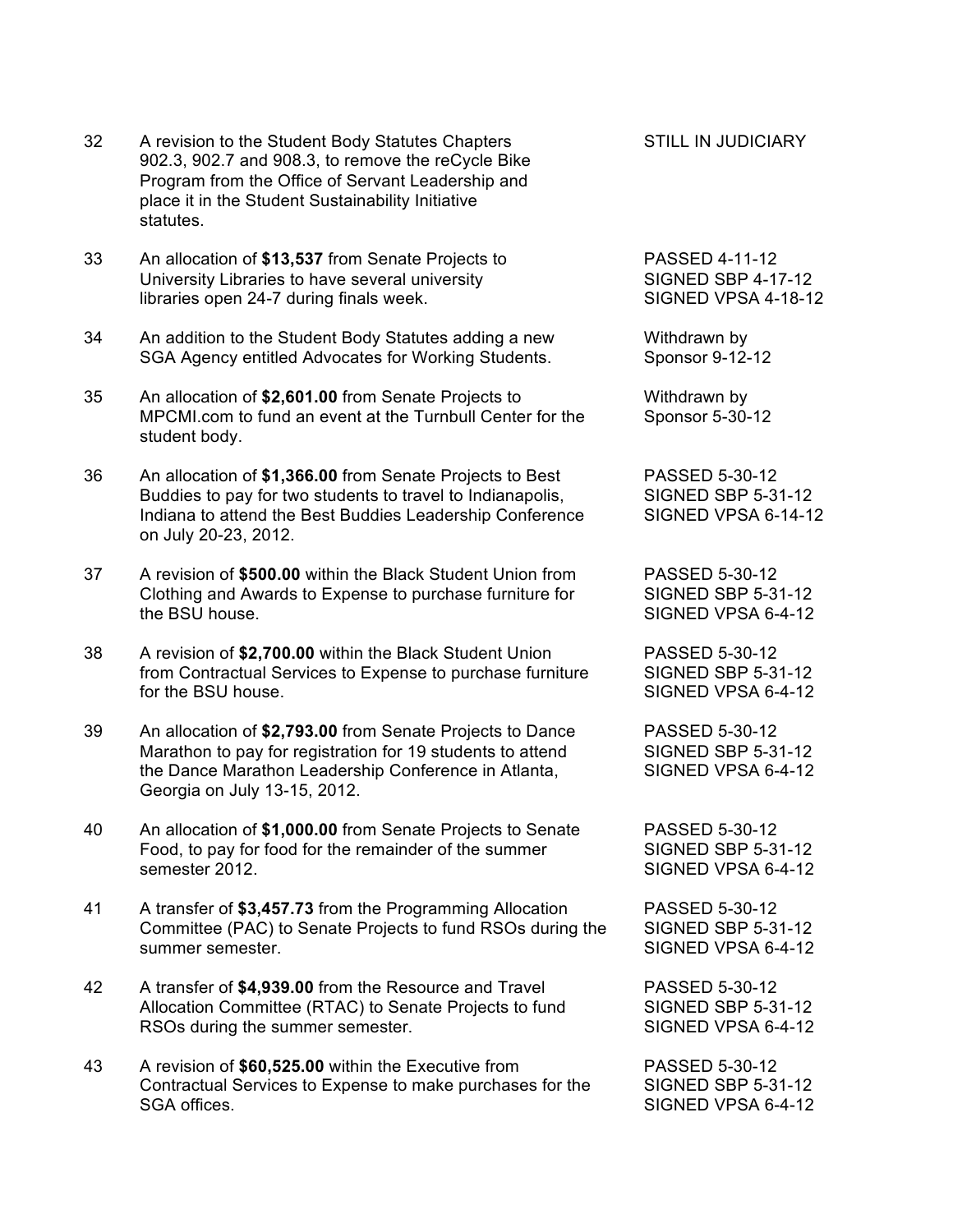44 A revision of **\$500.00** within Pride Student Union from PASSED 6-6-12 Contractual Services to Expense to replenish the LGBTQ SIGNED SBP 6-11-12 Resource Center Library. The SIGNED VPSA 6-20-12

A revision of **\$5,500.00** within the Women's Center from Contractual to Expense to purchase necessities for the Women's Center.

- 45 An allocation of **\$2,310.00** from Senate Projects to Hillel PASSED 6-6-12 At FSU Expense, to pay travel expenses to send three (3) SIGNED SBP 6-11-12 students to the Hillel Institute Conference. The SIGNED VPSA 6-20-12
- 46 An allocation of **\$2,210.00** from Senate Projects to Senate PASSED 6-6-12<br>Food (\$1.350) and Clothing and Awards (\$860), to pay for SIGNED SBP 6-11-12 Food  $($1,350)$  and Clothing and Awards  $($860)$ , to pay for food and t-shirts for the FSU and FAMU Block Party on SIGNED VPSA 6-20-12 July 6, 2012.
- 47 A revision to the Student Body Statutes Chapter 417.4 to FAILED BY VOICE have Senators submit a Legislative History Report with 9-12-12 their legislation.
- 48 An allocation of **\$3,692.81** from Senate Projects to the PASSED 6-6-12 Black Student Union Expense, to pay for carpeting of the SIGNED SBP 6-11-12 BSU House. SIGNED VPSA 6-20-12
- 49 An allocation of **\$920.00** from Senate Projects to Senate PASSED 6-6-12 Expense to purchase water and Powerade for CARE and FSU SIGNED SBP 6-11-12 Students "move in", on June 23, 2012. Notice that the SIGNED VPSA 6-20-12
- 50 An allocation of **\$5,000.00** from Senate Projects to PASSED 6-6-12 University Libraries to purchase DVDs and popular litera- SIGNED SBP 6-12-12 ture for the literature collection at Strozier Library. SIGNED VPSA 6-20-12
- 51 A transfer of **\$25,000.00** from Senate Projects to Senate WITHDRAWN BY Expense, to purchase an inflatable projection screen and SPONSOR 6-6-12 the necessary equipment needed.
- 52 An allocation of **\$4,250.00** from Senate Projects to Chabad WITHDRAWN BY @ FSU to pay for printing of Kippahs for distribution SPONSOR 6-6-12 in July and August 2012.
- 53 A revision to the Student Body Statutes Chapter 700 PASSED 9-12-12 the Elections Code; to revise and amend the SGA SIGNED SBP 9-19-12 Elections Code. SIGNED VPSA 9-19-12
- 54 An allocation of **\$2,027.00** from Senate Projects to PASSED 7-11-12 National PanHellenic Council to pay for a stage for SIGNED SBP 7-19-12 NPHC's Summer Oasis on Friday, July 27, 2012 on the SIGNED VPSA 7-25-12 Union Green.
- 55 A revision to the Student Body Statutes Chapters 210, PASSED 9-12-12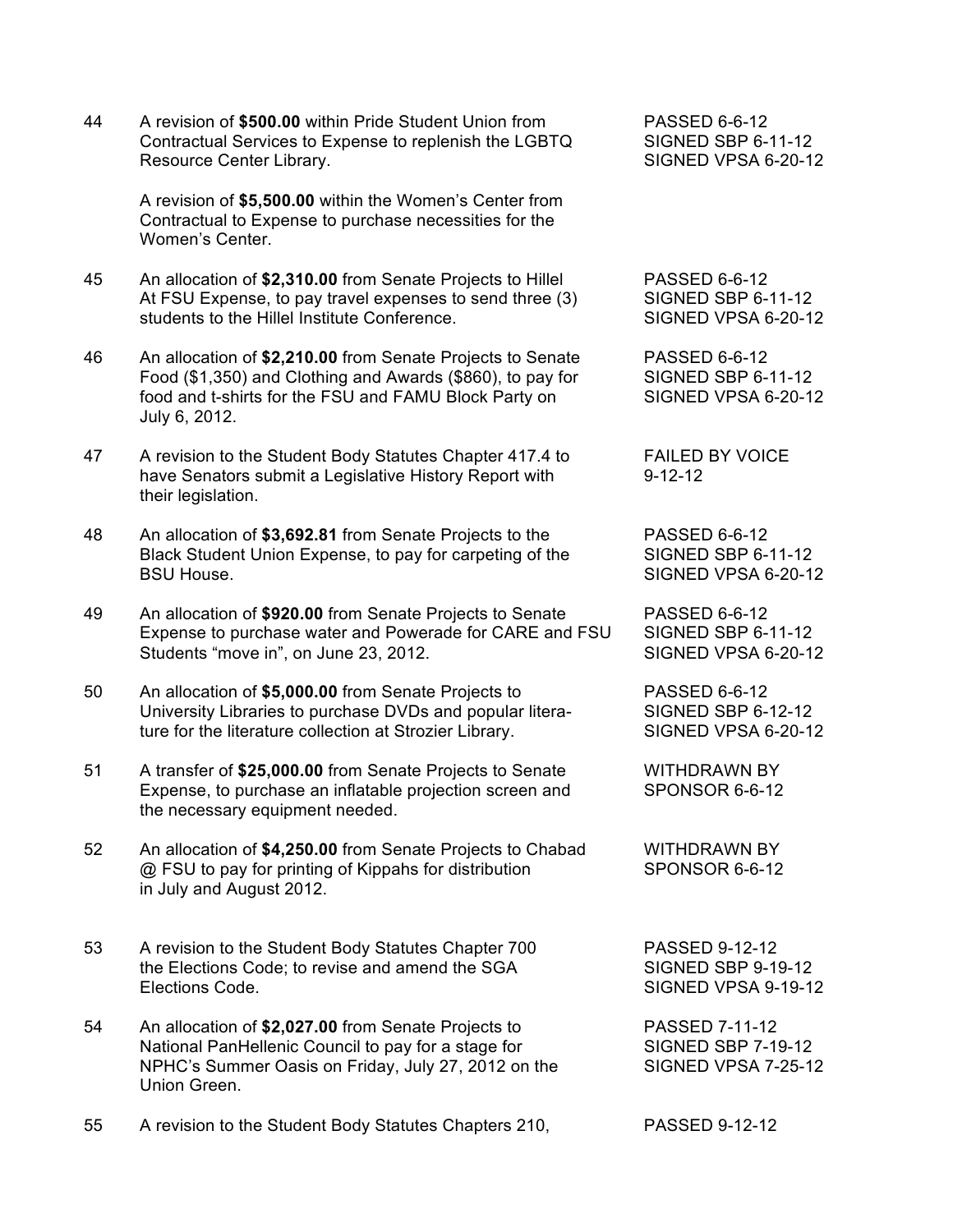304, 401 and 409, to maximize the transparency of SGA NO SIGNATURE SBP operations by mandatory publications of all rele- VETOED VPSA 10-15-12 vant materials on the SGA webstie.

- 56 An allocation of **\$190.00** from Senate Projects to WITHDRAWN BY Senate Expense to purchase two external hard drives SPONSORS 7-18-12 for SGA to store archived legislation as stipulated in Statutes.
- 57 An allocation of \$4,288 from Senate Projects to FAILED IN FINANCE Senate OPS Wages to pay a Senate Page to take debate 9-18-12 minutes during Senate meetings and legislative history reports.
- 58 An allocation of **\$2,060.00** form Senate Projects to PASSED 9-12-12<br>The Chinese Students and Scholars to pay for food for SIGNED SBP 9-15-12 The Chinese Students and Scholars to pay for food for their annual "Mid-Autumn Festival Celebration" on SIGNED VPSA 9-19-12 September 29, 2012 at 4:30 p.m., in Moore Auditorium.
- 59 An allocation of **\$3,500** from Senate Projects to the REFERRED TO FINANCE National Association of Business Economics to send 9-12-12. BILL WAS five (5) students to their annual meeting in New York HEARD IN RTAC AND City on October 12-16, 2012. PASSED 9-18-12
- 60 An allocation of **\$2,000** from Senate Projects to PASSED 9-19-12 Executive Projects Expense to help fund Disability SIGNED SBP 9-25-12 Awareness Week on October 15-19, 2012. SIGNED VPSA 10-3-12
- 61 An allocation of **\$4,200** from Senate Projects to PASSED 9-19-12 Homecoming to pay for the rental of two billboards SIGNED SBP 9-25-12 for Homecoming, to promote Homecoming Week October SIGNED VPSA 10-3-12 21-27, 2012 and the Warchant Concert.
- 62 An allocation of \$2,160 from Senate Projects to TABLED IN SENATE Senate Expense to purchase clickers for voting in 9-19-12 Senate.
- 63 A revision to the Student Body Statutes Chapters PASSED 9-19-12 620.4 and 620.5, to clarify the assistant director's SIGNED SBP 9-25-12 title in the Office of Governmental Affairs for SIGNED VPSA 10-3-12 lobbying purposes.
- 64 An allocation of **\$6,600** from Senate Projects to PASSED 9-19-12 Senate Expense to provide funding to rent a 30 foot SIGNED SBP 9-25-12 inflatable screen for five (5) events, to include SIGNED VPSA 10-3-12 viewing of away football games and other SGA events.
- 65 An allocation of **\$2,425** from Senate Projects to WITHDRAWN BY SPONSOR Senate Food (\$2,175) and Expense/Facility Rental 9-19-12 (\$250) to pay for food and rental of Miller Hall for RSO Mixer on Tuesday, October 2, 2012.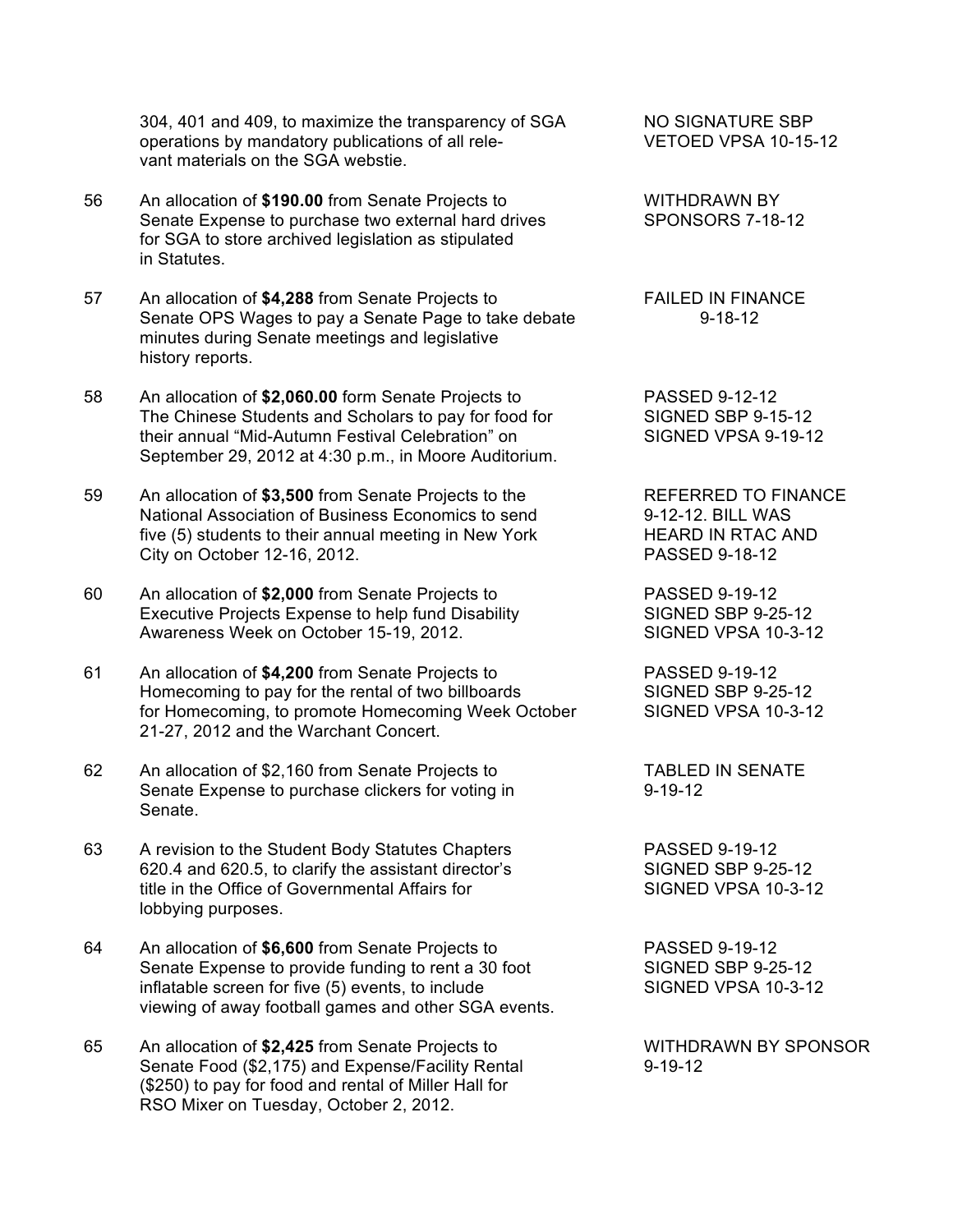- 66 An allocation of **\$4,159** from RTAC to Senate Projects PASSED 9-26-12 to reimburse Senate Projects for monies allocated to SIGNED SBP 9-27-12 to RSOs during the summer semester 2012. SIGNED VPSA 10-3-12
- 67 An allocation of **\$4,087** from PAC to Senate Projects PASSED 9-26-12 to reimburse Senate Projects for monies allocated to SIGNED SBP 9-27-12 to RSOs during the summer semester 2012. SIGNED VPSA 10-3-12
- 68 A revision to the Student Body Statutes Chapter 1005 PASSED 9-26-12 to revise and amend the Hispanic Latino Student Union SIGNED SBP 9-27-12 Statutes. SIGNED VPSA 10-3-12
- 69 A revision to the Student Body Statutes Chapters 417 FAILED IN JUDICIARY and 500, to eliminate a cumberstone and constitution-<br>9-24-12 ality uncertain aspect of statutes in regard to legitimacy of the Legislative History Report.
- 70 An allocation of **\$7,000** from Senate Projects to FSU PASSED 9-26-12 Reading and Writing Center to pay for tutors and to SIGNED SBP 9-27-12 extend the hours at the Center. The state of the SIGNED VPSA 10-3-12
- 71 An allocation of **\$4,000** from Senate Projects to PASSED 10-3-12 Senate Food to pay for food for the fall Inauguration SIGNED SBP 10-19-12 and other Senate events. The state of the SIGNED VPSA 10-22-12
- 72 A revision to the Student Body Statutes Chapter 1002 PASSED 10-10-12 to revise the Asia American Student Union statutes. SIGNED SBP 10-19-12
- 73 A revision to the Student Body Statutes Chapters 900 PASSED 10-17-12 and 1000 to update and revise the introductions to SIGNED SBP 10-22-12 Title IX (Bureaus) and Title X (Agencies). SIGNED VPSA 10-26-12
- 74 A revision to the Student Body Statutes Chapter 1009 PASSED 10-10-12 to revise the Pride Student Union Statutes. The SIGNED SBP 10-19-12
- 75 An allocation of **\$205.00** from Senate Projects to PASSED 10-24-12 Student Publications to replenish the paper used for SIGNED SBP 10-25-12 flyers in the Student Publications Office. SIGNED VPSA 10-26-12
- 76 A revision to the Student Body Statutes Chapter 1010 PASSED 10-17-12 to revise the Women's Center statutes and change the SIGNED SBP 10-18-12 name to Women Student Union. The Student Student Student Students Students Students Students Students Students
- 77 A transfer of \$10,000 from Executive Projects to **PASSED 10-24-12**<br>Executive Expense to replenish Executive Expense for SIGNED SBP 10-25-12 Executive Expense to replenish Executive Expense for future Executive expenditures.  $\overline{\phantom{0}}$  signals and SIGNED VPSA 10-26-12
- 78 A transfer of **\$786.00** from Senate Projects to PASSED 10-24-12<br>Executive Expense to fund Transfer Leadership SIGNED SBP 10-25-12 Executive Expense to fund Transfer Leadership Institute Fall Festival on Friday, November 16, 2012 SIGNED VPSA 10-26-12

SIGNED VPSA 10-22-12

SIGNED VPSA 10-22-12